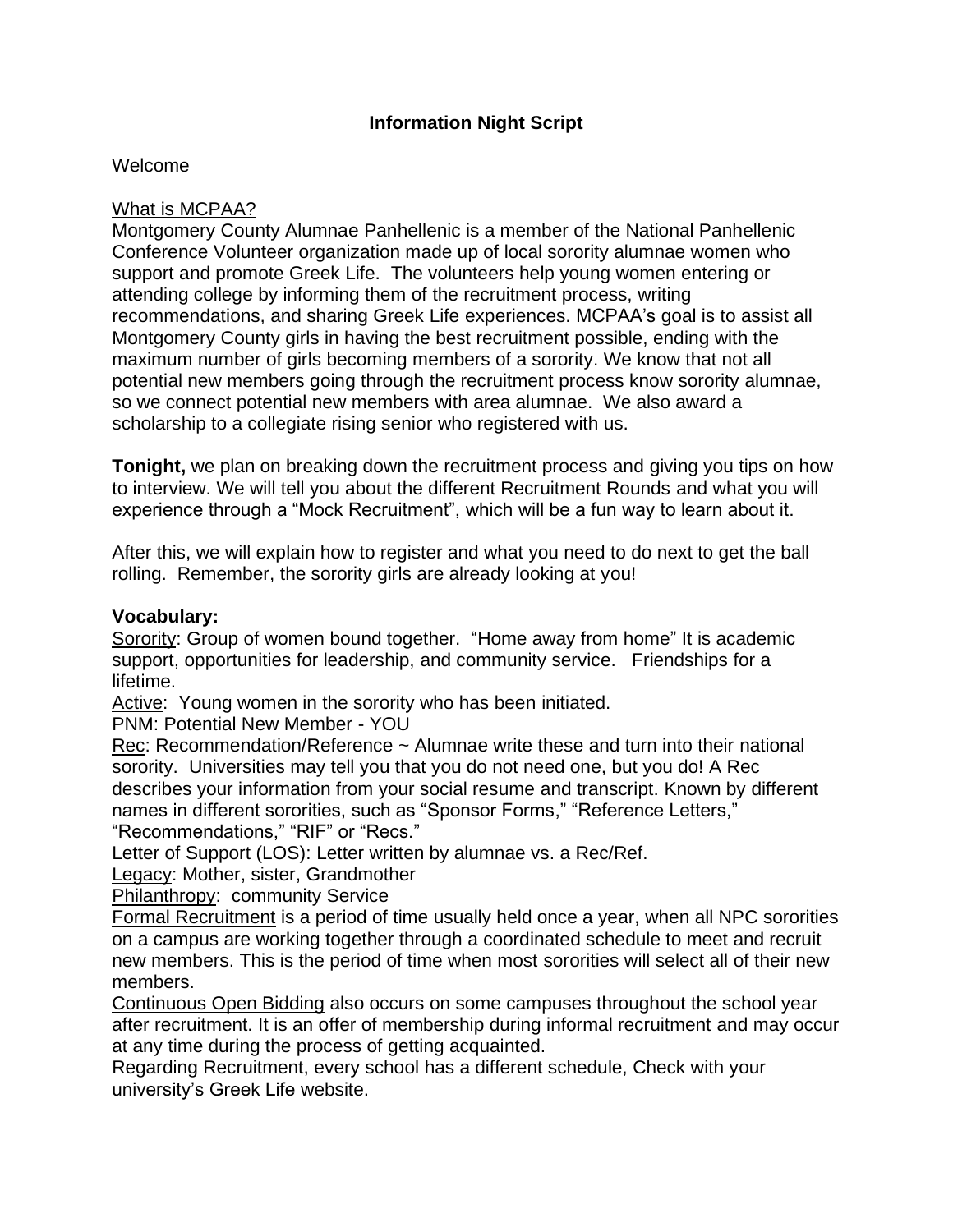Fall Recruitment – can be anytime from the week before classes to mid semester Deferred Recruitment (sometimes called Spring Recruitment) usually early to mid-January. Some schools may have required events in the Fall semester.

Grades matter ✓ Prepare for TALKING – think of questions you can ask ✓ Stay away from rumors and gossip  $\sqrt{ }$  Keep an open mind  $\sqrt{ }$  Be yourself  $\sqrt{ }$  Be polite  $\sqrt{ }$  Be on time ✓ Your reputation precedes you. Watch your conduct in your community and online. Clean up your online profiles  $\checkmark$  Attitude is very important  $\checkmark$  Watch what you say now  $\checkmark$ Be careful how you act when you visit your college √ Smile and Have Fun!

# Maximize your recruitment experience by

# always keeping an open mind!

# **Let's talk Recruitment Rounds and meeting the Sororities**

When talking during recruitment, you need to be able to move from one topic to another. Provide answers with more than ONE word. Ask open-ended questions.

Look the person in the eyes. It is your body language along with their words when they respond. Light up your eyes. Show excitement about being there. Be excited. Your first impression is set the first seven seconds that you meet someone. It takes 8 more times to change an impression. So, make it a great one!

Also remember - Just because you have a Reference doesn't mean you are getting in.

A Reference is a Reference… Just as an interview isn't the JOB, you have to go out and get it!

It is up to YOU to sell yourself and find your heart a HOME

Try to Meet as many NEW actives as possible. Don't get Stuck with the same girl each round

\*\* Importantly, they are already looking at your social medial. Clean up Social media, snapchats, make your Instagram name, your name so that they can easily find you

Be careful and watch what you post on Spring Break and Prom. It isn't only your social pages they look at, it is your FRIENDS' pages as well, so be careful! YES, they go that back and research.

# **Let's get started with Recruitment**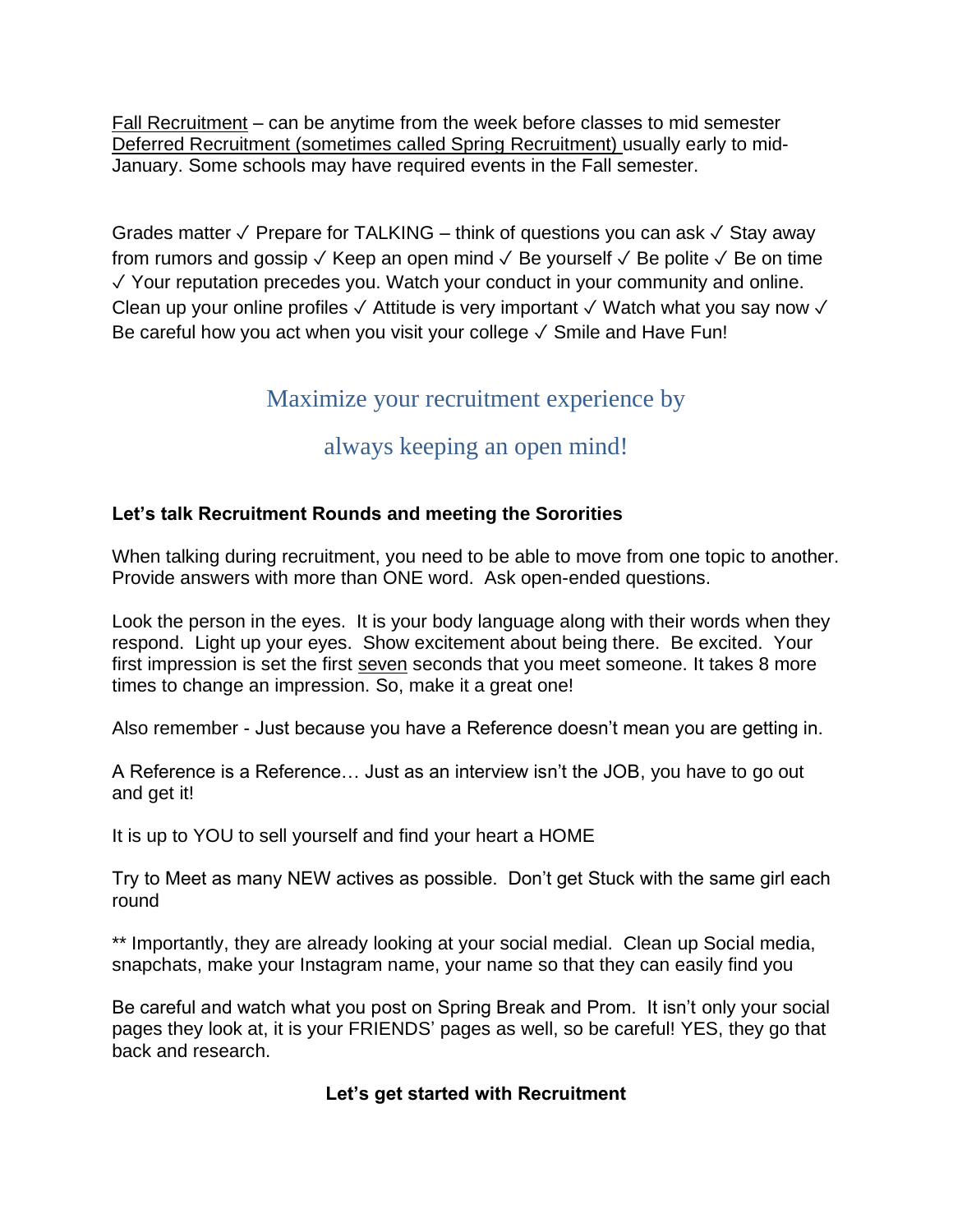# **Description of Round 1 – Go Greek**

This round is "Go Greek Day" and can last two days at the larger universities. You meet 4-5 girls and it goes by fast. A lot of schools provide a t-shirt for this round, so pair with a cute short skirt or shorts. Comfortable shoes. If no shirt provided, wear something cute and casual that shows your personality. Wear statement earrings and/or a statement necklace, comfortable shoes. You will be walking a lot this round. You can bring flip flops and change them out right before each house.

Most of the schools will have a tent set up for the PNM's outside of each house. This is for the duration of recruitment. These tents are where you will sit and rest. They have water stations and fans. You can also leave your tote bag here while you are in the house. Your Rush Counselor, sometimes called Rho Gams or Rho Chi's, will take you around to each house and watch your bags while you are inside the houses. Each school will have different requirements about the bag you can bring, but inside you can keep mints, snacks, brush, water bottle, band aids, flip flops, small makeup bag, etc. Do not wear a watch. (too tempting to look at) Turn phone OFF (Tell your mom this is what you are doing).

Remember to have fun!! The Actives are just as nervous and excited as you are!

Some questions you can ask:

- Where is home? Why did you choose your university?
- What dorm do you live in? Do you like it?
- You will be asked "what did you do this summer?" Have a good answer!

# **Description of Round Two - Philanthropy**

**Philanthropy Day** Round two also lasts two days at the larger schools and highlights each sorority's charity they support. They will show you a video, so be prepared to sit.

Wear comfortable shoes, shorts, casual skirt, rompers, sundresses. Nothing too short or too revealing.

Some questions you can ask actives this round:

- What does your chapter do locally to support this charity?
- How do you fundraise?
- What committee are you a part of in your chapter?
- As some schools, girls are not allowed to talk about fraternities, so do not ask which fraternities they hold events with.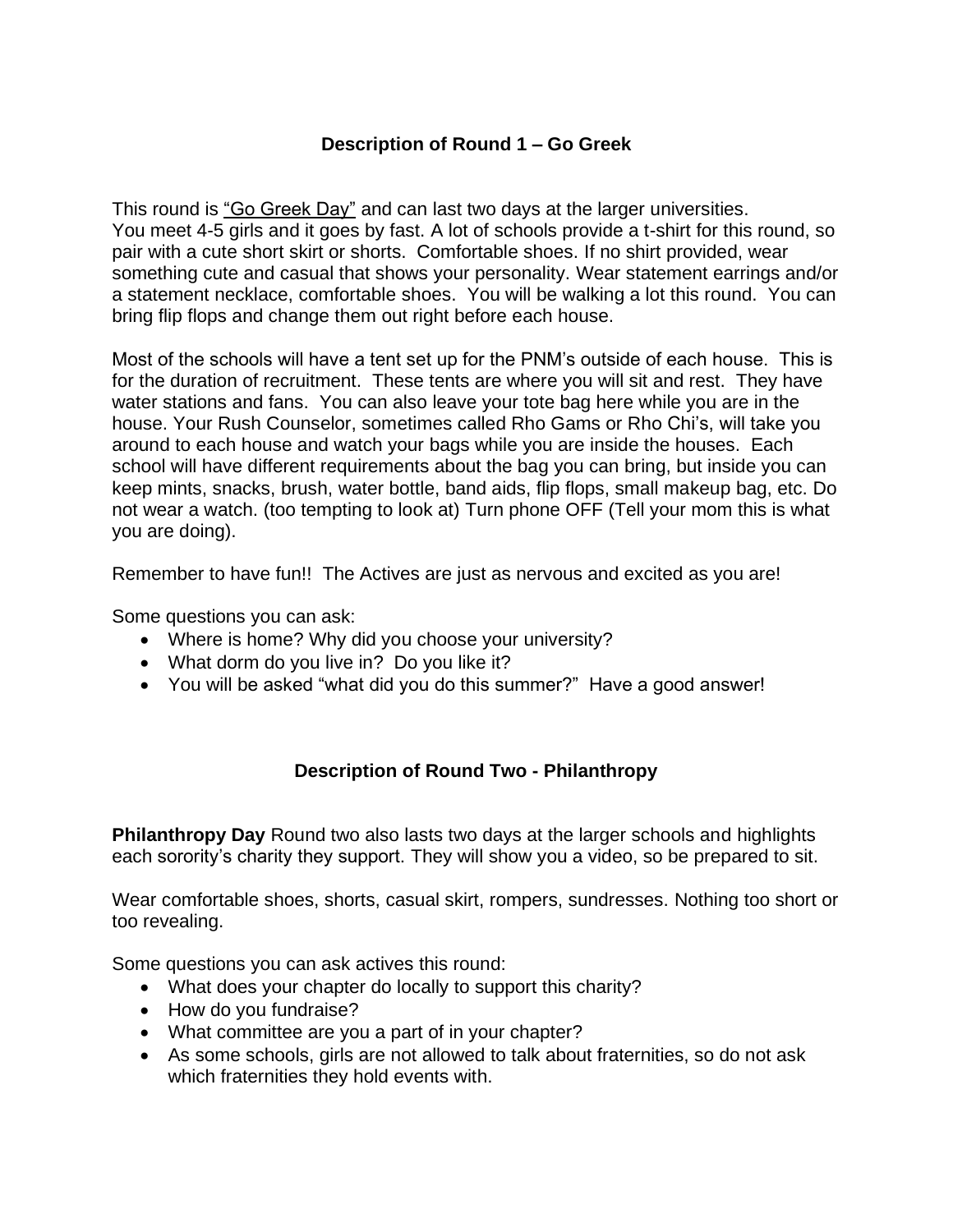## **Description of Round 3 - Sisterhood**

You will spend more time at this house. Embrace the Awkward moments. Ask the girls questions. Ask the same question all parties, so you can compare. You will run out of things to say. Breathe and remember they are also exhausted. Take a minute and look around. Do you see yourself at this house? Look around at the girls they are inviting back. Expect longer and more serious conversations each round. Now this is the time to really get to know the chapter and its beliefs and values.

**What to wear**: As the week progresses you dress slightly dressier each day. Add jewelry to complete the outfit. One Piece is fine.

Some Questions:

- What do you do to promote sisterhood?
- How does your chapter bond?
- Describe what a Big/Lil Sister family means?
- Do they do a retreat?
- How did you find your roommate?
- Do you live in the house?

Reminders: This is a longer party, you meet more people, 1<sup>st</sup> impression is the most important, this is a stressful round, they will set you up with others for a reason… Be yourself.

If your favorite sorority cuts you  $\sim$  Don't just quit and drop out of entire rush. So many more sororities that are GOOD. Hang on. All sororities are GOOD. You won't make a bad decision. You might like the 2<sup>nd</sup> choice anyway and others maybe getting their 3<sup>rd</sup> or 4<sup>th</sup> choice... DONT QUIT.

# **Description of Round 4 Preference night**

This is the last and most serious round. Dress is conservative and classic. Flattering, not tight fitting, nothing TOO short or with a Low Cleavage. Wear shoes that you can actually walk in. Not homecoming dress, Not Clubbing dress. It is a Banquet or NCL tea dress.

Questions~ Serious and deeper

- 1. Heart to Heart questions to help the person get to know you best
- 2. What is your heart telling you?
- 3. What sorority makes you feel at home
- 4. Look around do you see yourself here?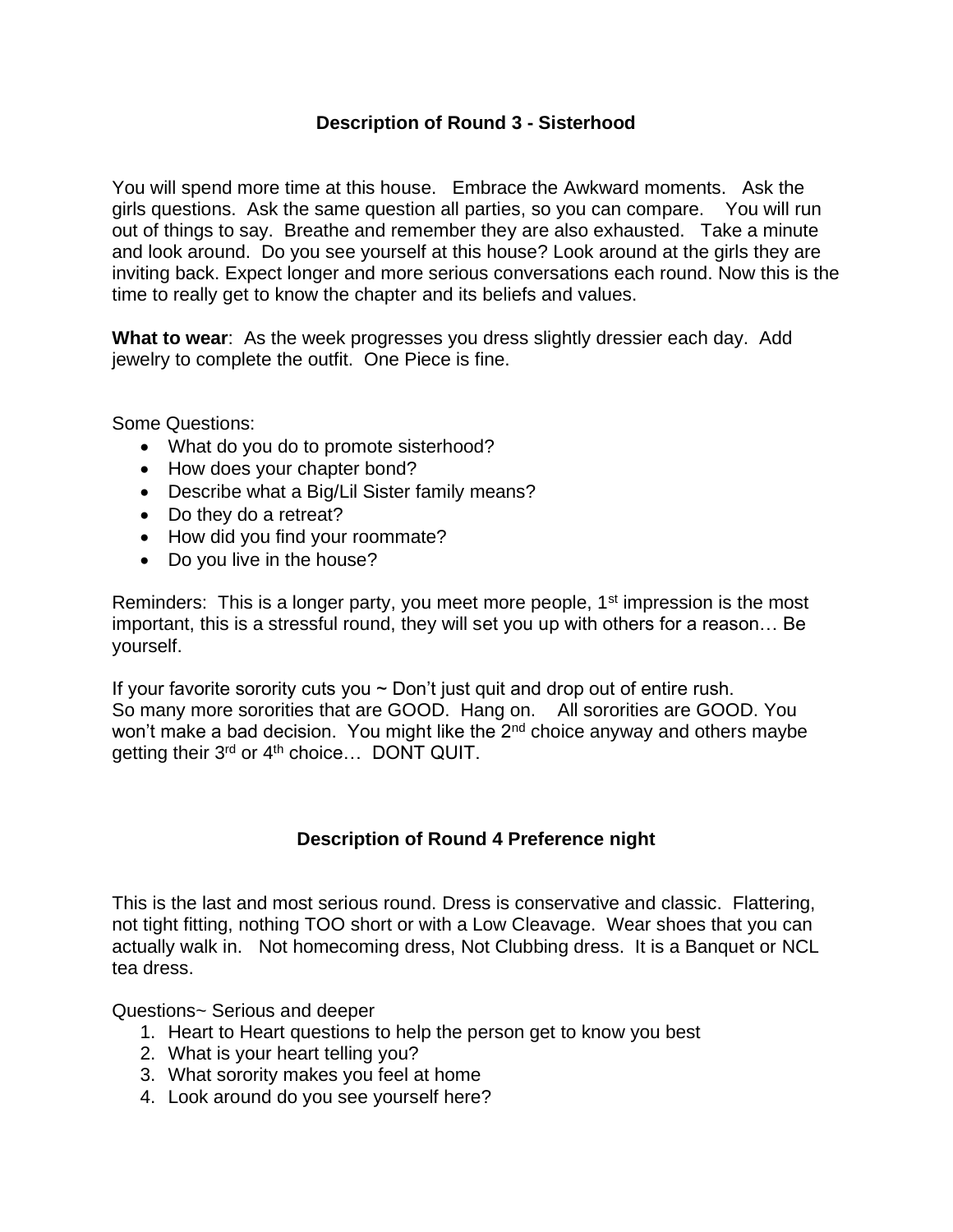You need to tell them that you really LIKE them and would love to be a part of this chapter. Be enthusiastic  $\sim$  Tell them you want to be there  $\sim$  They are not allowed to promise you a bid. Stay off social media and don't discuss with others. Follow your heart.

#### **WHEN A PNM IS CUT**

It is a numbers game. It isn't personal. Could be grades, lack of activities, little leadership roles, bad interviews, didn't bond. You can't take it personal. Other organizations, clubs, Academic clubs, and Continuous Open Bidding are available and great options. Go through Recruitment the following year. There are many sophomores, even juniors who go through.

#### **Bid Day**

Conclusion of recruitment is BID Day. You will receive an invitation to join. You run to your house for the Bid day celebration. They teach chants, special hand sign, decorate you in fun gear, parade you through Greek Streets.

Your school will direct you on what to wear. Some wear shorts/ t-shirts or others where sundresses and garden party attire.

#### **What to do next**

1 – You are required to register with your University Panhellenic. Some require end of year official transcripts, so might not open until June. You cannot go through sorority recruitment without registering with your college. On our MCPAA website, we have links to a lot of the colleges' Panhellenic sites

2 – Register with us online and turn in your packets for the sororities you need recs for. Important to fill out our forms online, because we get call during recruitment to ask information on girls. It is easy to look up the information on our spreadsheets quickly and gives you a better chance. Registration is easy, an there are detailed instructions on our website mcpanhellenic.org

It is important to note that the best Recommendations are those from people who know you personally. So, first make a list of sororities at your college. Then ask around, call your parents' friends. A lot of girls post on Facebook and are surprised to find that so many sorority alumnae know them already.

For those sororities that you still need recommendations for, we are here.